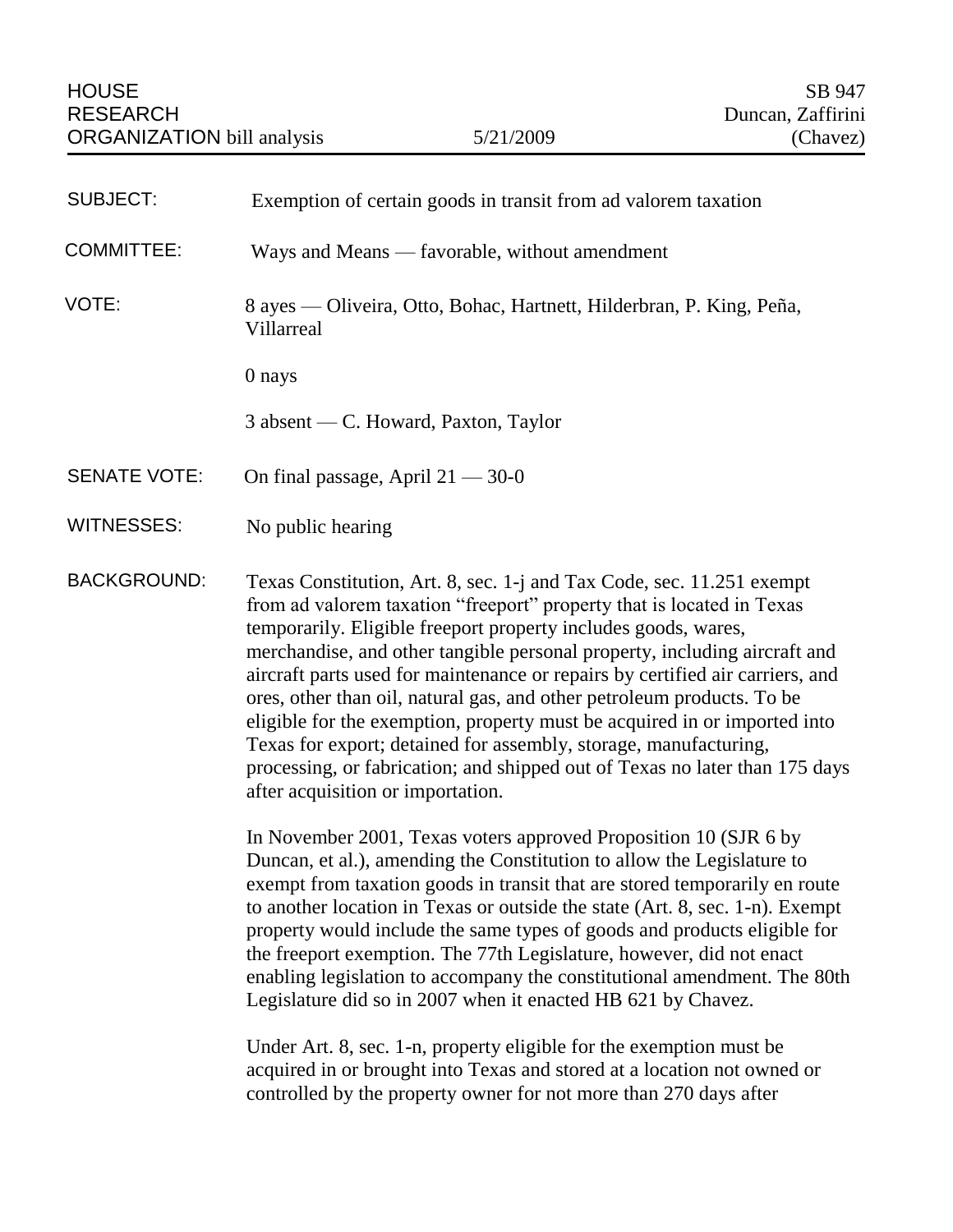## SB 947 House Research Organization page 2

acquisition or importation. Unlike "freeport goods," goods in transit need not be shipped out of state to qualify for the exemption. Governing bodies of taxing entities may choose to tax goods in transit but must hold a public hearing before acting to do so. Owners of property eligible for the freeport exemption may apply to local taxing entities for the goods-in-transit exemption. However, an owner receiving the goods-in-transit exemption may not claim the freeport exemption for the same property. Under Tax Code, sec. 11.253(j), the governing body of a taxing unit may provide for the taxation of goods-in-transit. The official action to tax the goods-in-transit must be taken before January 1 of the first tax year in which the governing body proposes to tax goods-in-transit. Before acting to tax the exempt property, the governing body of the taxing unit must conduct a public hearing. The goods-in-transit remain subject to taxation by the taxing unit until the governing body of the taxing unit, in the manner required for official action, rescinds or repeals its previous action to tax goods-in-transit, or otherwise determines that the exemption for goods-in-transit will apply to that taxing unit. DIGEST: SB 947 would amend Tax Code, sec. 11.253(2)(B), to expand the definition of "goods-in-transit" to require that eligible tangible personal property be stored under contract by a public warehouse operator at one or more public warehouses in this state not owned or controlled by the owner of the personal property for the account of the person who acquired or imported the property. SB 947 would use the definitions of "bailee" and "warehouse" found in Business and Commerce Code, sec. 7.102. A "public warehouse operator" would mean a person that: was both a bailee and a warehouse; and • for hire stored, at one or more public warehouse facilities, tangible

personal property owned by other persons solely for the account of those persons and not for the operator's account.

The bill would amend sec. 11.253(e) and (h) to change the kinds of goods the chief appraiser would consider under the goods-in-transit exemption to cover only those goods that were stored in Texas. The bill would remove from eligibility those goods that were assembled, manufactured, processed, or fabricated.

These changes would take effect on January 1, 2010.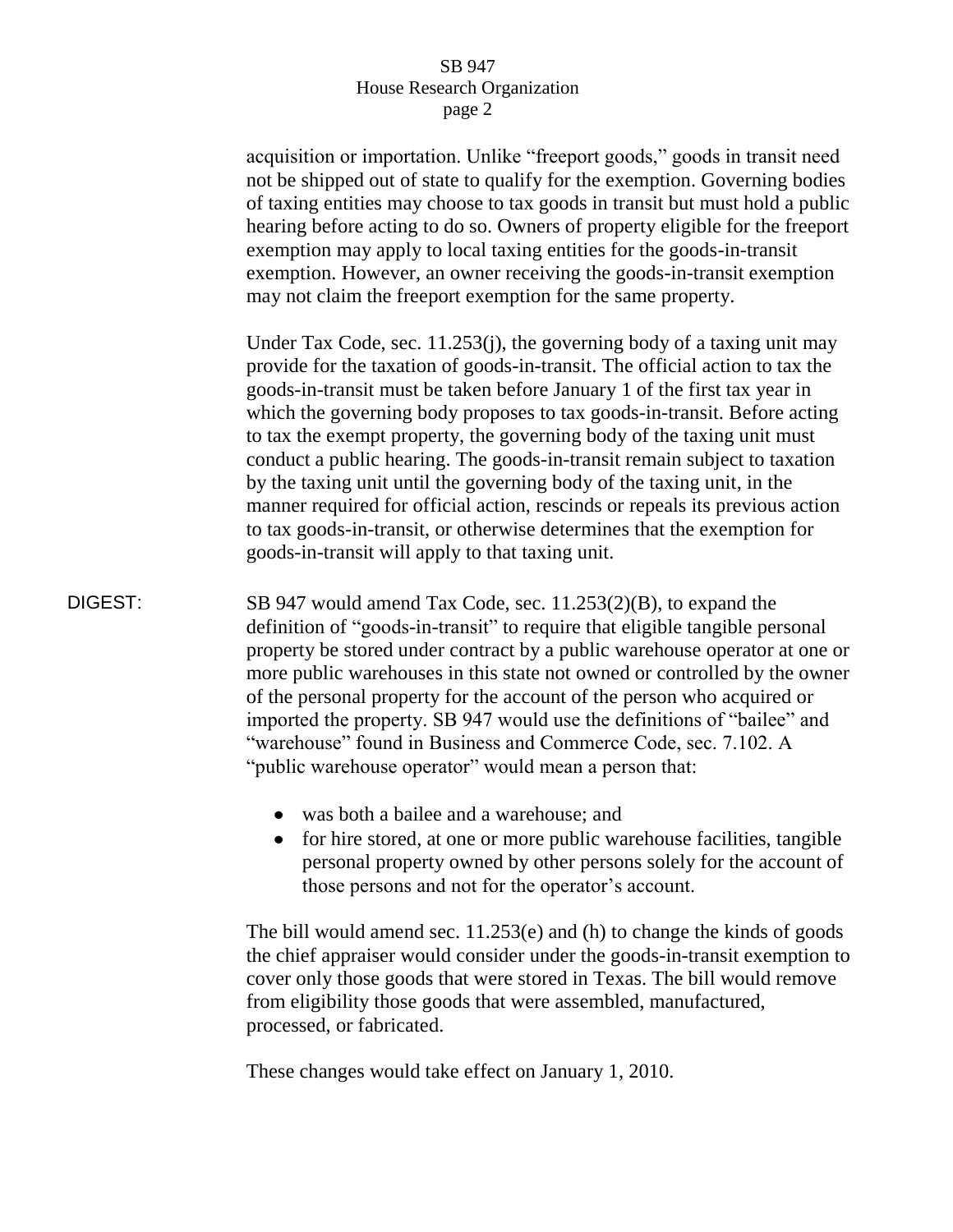## SB 947 House Research Organization page 3

SB 947 also would amend sec. 11.253 to create subsec.(j-1), which would prevent a taxing unit from taxing goods-in-transit in a tax year that began on or after 2010 unless the governing body of the taxing unit took action on or after September 1, 2009, to provide for the taxation of the goods-intransit. The official action to tax the goods-in-transit would have to have been taken before January 1 of the first tax year in which the governing body proposed to tax goods-in-transit. Before acting to tax the exempt property, the governing body of the taxing unit would have to conduct a public hearing. The goods-in-transit would remain subject to taxation by the taxing unit until the governing body of the taxing unit, in a manner required for official action, rescinded tor repealed its previous action to tax goods-in-transit, or otherwise determined that the exemption would apply to that taxing unit.

SB 947 would also add subsec. (j-2) to allow the governing body of a taxing unit, before September 1, 2009, that took action to provide for the taxation of goods-in-transit and pledged the revenues from taxes imposed on goods-in-transit for payment of a debt of the taxing unit, to continue to impose the taxes against the goods-in-transit until the debt was discharged, if cessation of the tax would impair the obligation of the contract by which debt was created.

These changes would take effect on September 1, 2009.

**SUPPORTERS** SAY: SB 947 would carry out fully the intent of the Legislature and the voters to enact a property-tax exemption for goods-in-transit. In 2001, the 77th Legislature enacted, and the voters approved, an amendment to the Texas Constitution to exempt goods-in-transit from property taxes. The 80th Legislature enacted HB 621 by Chavez to implement the exemption for goods-in-transit.

> It was soon discovered that certain provisions in HB 621 were inconsistent with the constitutional language authorizing the tax exemption. Specifically, language regarding the arrangement under which property must be held to qualify for the exemption was discovered to be inconsistent. This resulted in a more expansive application of eligibility for the tax exemption than was originally intended. Local governments were reluctant to grant the exemption for fear that it would cover large big-box and other retailers, not just warehouses storing goods-in-transit. SB 947 would clarify that only those goods held under a contract for bailment by a public warehouse operator would qualify for the exemption.